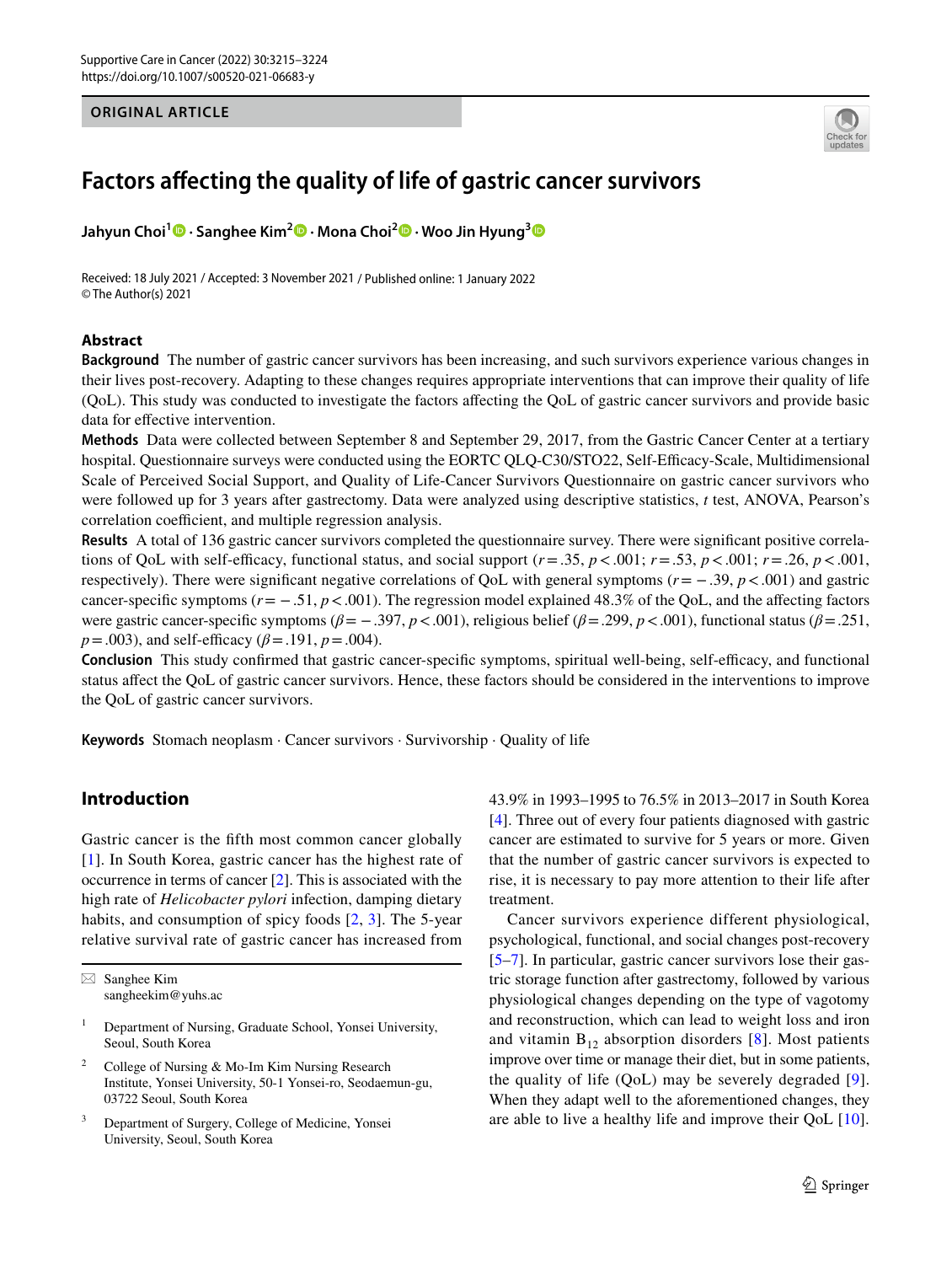Hence, they need interventions that aid their adaptation to multiple aspects of their lives post-recovery.

Most studies on cancer survivors have been conducted on survivors of breast cancer and childhood cancer [\[11](#page-8-9)[–14](#page-8-10)]. Even in South Korea, there has not been much research on gastric cancer survivors despite the high occurrence rate of this cancer and high survival rate of individuals with this cancer. Moreover, relevant studies on gastric cancer survivors have focused on solitary aspects, such as the relationship between a type of gastrectomy and the QoL [\[15,](#page-8-11) [16](#page-8-12)], relationship between nutritional status and the QoL [\[17](#page-8-13)[–19](#page-8-14)], and occupations and their infuencing factors [\[20](#page-8-15)]. The lack of comprehensive research warranted an analysis of how multiple aspects afect the adaptation and QoL of gastric cancer survivors in various ways.

The purpose of this study was to determine gastric cancer survivors' symptoms, self-efficacy, functional status, social support, and QoL and analyze the factors affecting QoL. The study attempted to provide fundamental data for the implementation of efective interventions to improve gastric cancer survivors' adaptation and QoL.

# **Methods**

## **Study design**

This study used a descriptive cross-sectional design to investigate the factors afecting the QoL of gastric cancer survivors. This study was approved by the institutional review board (IRB no.4–2017-0651) of Severance Hospital in Seoul, South Korea.

#### **Participants**

The inclusion criteria of the study were as follows: (1) gastric cancer survivors who completed their cancer treatment such as gastrectomy and chemotherapy;  $(2) \ge 19$  years old; (3) no evidence of recurrence or metastasis on medical record; and (4) absence of any other major health problems requiring treatment.

The number of subjects required for this study was calculated using G Power 3.1.9 programs. When the efective size of multiple regression analysis  $(f^2)$  was 0.15, significance level ( $\alpha$ ) was 0.05, the number of predictors was 12, and the power  $(1-\beta)$  was 0.80; the number of subjects was calculated as 127. The target number of subjects considering a 10% drop-out rate was 140. Of the 140 patients initially recruited, the data of four patients were excluded as they did not complete the survey. Finally, data for 136 survivors were included in the analysis record.

#### **Procedure**

The data were collected between September 8 and September 29, 2017, from the Gastric Cancer Center at Severance Hospital in Seoul. The purpose and procedure of the study were explained to the medical staff, and their cooperation was requested for data collection. Patients with whom follow-ups were conducted for over 3 years after gastrectomy were informed about the study. The researchers explained the purpose of the study to the subjects that met the inclusion criteria, and the survey was conducted after obtaining the written consent of patients. The subjects completed a self-administered questionnaire that took around 20 to 30 min to complete. The disease-related characteristics were confrmed by the researchers after the survey from the hospital's electronic medical record.

#### **Measures**

#### **Symptoms**

The symptom scales of the Korean version of the European Organization for Research and Treatment of Cancer Quality of Life Questionnaire-Core 36 (EORTC QLQ-C30) and EORTC QLQ the gastric cancer module (EORTC QLQ-STO22) were used to measure symptom level [[21](#page-8-16), [22](#page-8-17)]. The symptom scales of EORTC QLQ-C30 and EORTC STO-22 have 13 and 22 items, respectively. The raw scores were transformed to scores ranging from 0 to 100 according to the scoring manual [[23](#page-8-18)]. A higher score on a symptom scale indicated a higher level of symptom. In this study, Cronbach's  $\alpha$  values of the symptom scales of EORTC QLQ-C30 and EORTC QLQ-STO22 were 0.74 and 0.83, respectively.

#### Self-efficacy

To measure self-efficacy, the Korean version of the selfefficacy scale was used  $[24]$  $[24]$  $[24]$ . It consists of 13 items rated on a five-point Likert scale ranging from 1 (disagree strongly) to 5 (agree strongly), with the scoring of negative items reversed. A higher score indicated greater selfefficacy. Cronbach's  $\alpha$  was 0.83 in a previous study [\[25](#page-8-20)] and 0.85 in this study.

#### **Functional status**

Functional status was measured using the function scale of the Korean version of the EORTC QLQ-C30 [\[21](#page-8-16)]. This scale consists of 15 items, and its raw scores are transformed to scores ranging from 0 to 100 according to the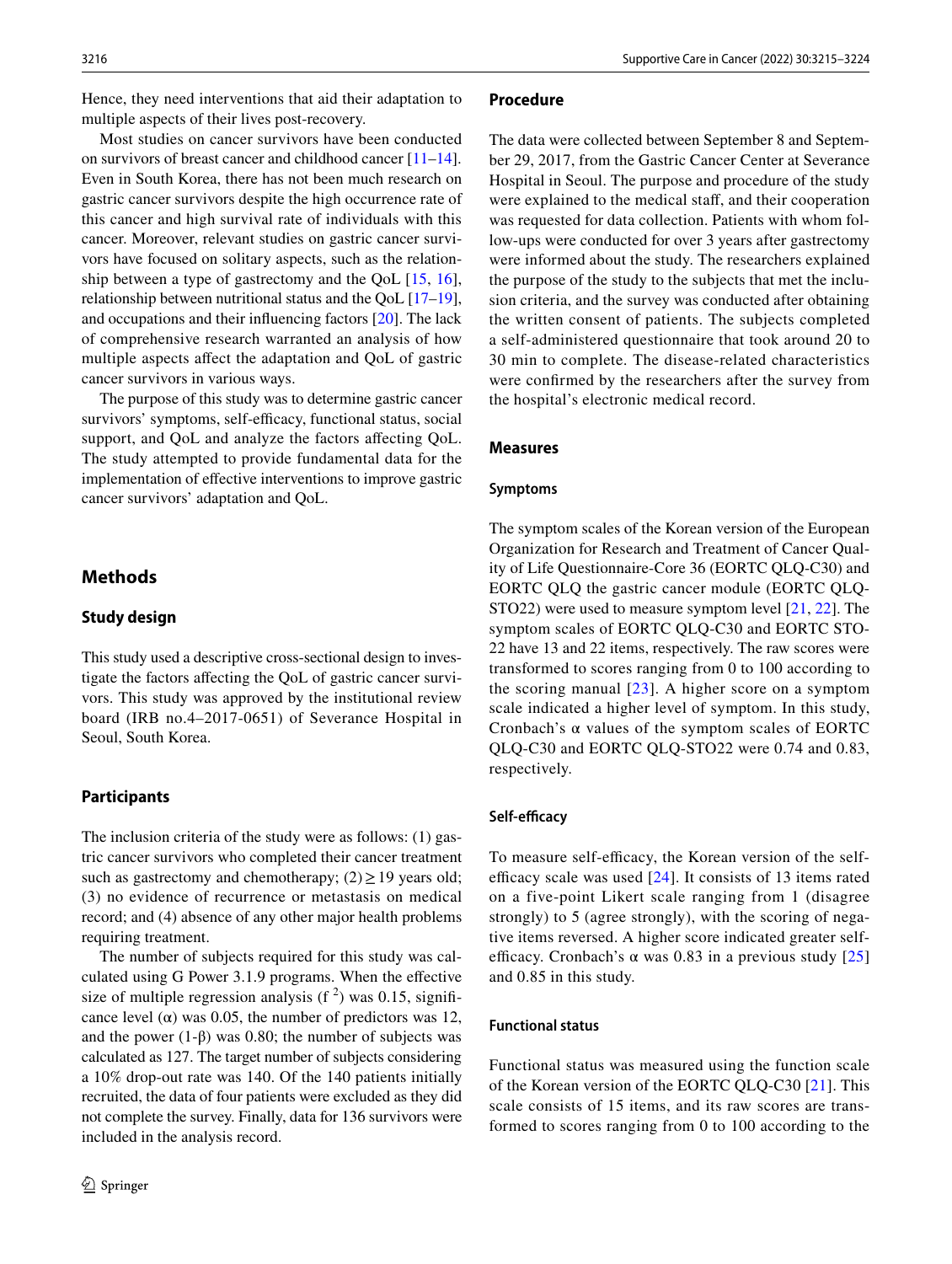scoring manual [[23\]](#page-8-18). A higher score indicated a higher level of functional status. The Cronbach's α was 0.84 in this study.

#### **Social support**

The multidimensional scale of perceived social support (MSPSS) was used to measure social support [[26](#page-8-21)]. The MSPSS includes 12 items representing the support of three domains (family, friends, signifcant others). The domain of support from signifcant others refers to support provided by meaningful others, which, in this study, included the support provided by the medical staff such as doctors and nurses. The original scale is seven-point Likert scale; however, we employed a fve-point Likert scale ranging from 1 (disagree strongly) to 5 (agree strongly), based on a previous study [\[27\]](#page-8-22). A higher score indicated a higher level of social support. Cronbach's  $\alpha$  was 0.83 in a previous [[27\]](#page-8-22) and this study.

#### **Quality of life**

QoL was measured using the Korean version of the quality of life-cancer survivors questionnaire (QOL-CS) [[28\]](#page-8-23). The QOL-CS includes 41 items representing the four domains of physical, social, psychological, and spiritual well-being. The items are rated on a four-point Likert scale ranging from 1 (not at all) to 4 (very much). The scoring of negative items was reversed, and a higher score represented a better QoL. Cronbach's  $\alpha$  was 0.83 in this study.

#### **Statistical analysis**

Statistical analysis was performed using SPSS version 25.0. The demographic and disease-related characteristics of the participants were analyzed using frequencies, percentages, means, and standard deviations. Symptoms, self-efficacy, functional status, social support, and QoL were analyzed using means and standard deviations. Diferences in symptoms, self-efficacy, functional status, social support, and QoL according to the demographic and disease-related characteristics of the participants were analyzed using *t* tests, ANOVA, and post-hoc analysis, which was performed by the Schefe test through the Levene's test, and confrmed that homoscedasticity was satisfed. The correlations among symptoms, self-efficacy, functional status, social support, and QoL of the participants were analyzed using Pearson's correlation coefficient. To identify factors affecting the QoL of the participants, a multiple regression analysis was performed. A *p*-value of  $< 0.05$  was considered to be statistically signifcant.

<span id="page-2-0"></span>

| <b>Table 1</b> Characteristics of the participants |  |
|----------------------------------------------------|--|
|----------------------------------------------------|--|

| Variable                                | Category                                       | $n(\%)$<br>$(N = 136)$ |
|-----------------------------------------|------------------------------------------------|------------------------|
| <b>Sex</b>                              | Male                                           | 85(62.5)               |
|                                         | Female                                         | 51(37.5)               |
| Age $(yr.)$                             | <65                                            | 88(64.7)               |
|                                         | >65                                            | 48(35.3)               |
| Marital status                          | Married                                        | 116(85.3)              |
|                                         | Unmarried (sin-<br>gle, divorced,<br>bereaved) | 20(14.7)               |
| Occupational status                     | Employed                                       | 79(59.0)               |
|                                         | Unemployed                                     | 55(41.0)               |
| Religious belief                        | Yes                                            | 72(52.9)               |
|                                         | N <sub>0</sub>                                 | 64(47.1)               |
| Main caregiver                          | Spouse                                         | 97(71.3)               |
|                                         | Non-spouse                                     | 39(28.7)               |
| Cancer stage (TNM)                      | I                                              | 104(76.5)              |
| (yr.)                                   | П                                              | 18(13.2)               |
|                                         | Ш                                              | 14(10.3)               |
| Duration after gastrectomy              | <3<4                                           | 50(36.8)               |
|                                         | 4 < 5                                          | 46(33.8)               |
|                                         | $\geq 5$                                       | 40(29.4)               |
| Chemotherapy                            | Yes                                            | 31(22.8)               |
|                                         | No                                             | 105(77.2)              |
| Body mass index $(kg/m^2)$ <sup>†</sup> | < 18.5                                         | 15(11.0)               |
|                                         | $\leq$ 18.5<23                                 | 107(78.7)              |
|                                         | $\leq$ 23 $\lt$ 25                             | 14(10.3)               |

<sup>†</sup> <18.5 (underweight), ≤18.5 <23 (normal), ≤23 <25 (overweight)

# **Results**

The sociodemographic and disease-related characteristics of the participants are shown in Table [1.](#page-2-0) Men accounted for 62.5% of the participants. The mean age of the participants was  $58.8 \pm 10.8$  years. Of the participants, 85.3% were married, 59.0% were employed, and 52.9% had religious beliefs. The spouse was the main caregiver for 71.3% of the participants. Most of the participants were diagnosed at the frst stage of cancer (76.5%), and the mean duration after gastrectomy was  $5.1 \pm 2.3$  years. Moreover, 77.2% of the participants had not received chemotherapy.

The symptoms, self-efficacy, functional status, social support, and QoL of the participants are shown in Table [2.](#page-3-0) The mean general symptom score was  $17.40 \pm 10.55$ (range, 0–100), and the most common general symptoms were fatigue (31.54 $\pm$ 18.46), diarrhea (26.23 $\pm$ 25.14), and insomnia ( $20.59 \pm 28.99$ ). The mean gastric cancer-specific symptom score was  $18.07 \pm 10.64$  (range, 0–100), and the most common gastric cancer-specifc symptoms were anxiety (29.49  $\pm$  22.07), body image (25.00  $\pm$  30.29), and dry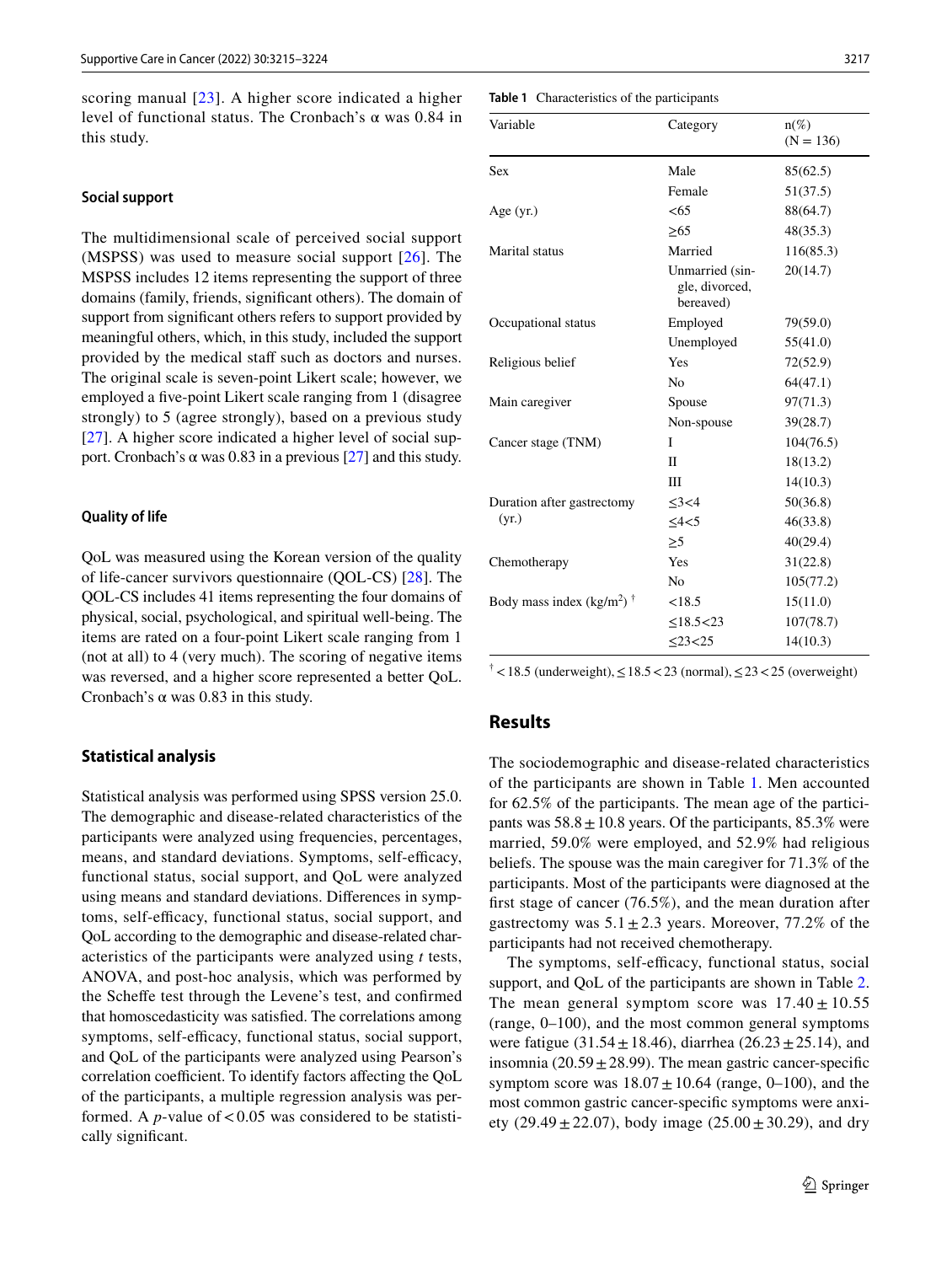<span id="page-3-0"></span> $Table$ 

3218 Supportive Care in Cancer (2022) 30:3215–3224

| <b>Trable 2</b> Symptoms, self-<br>efficacy, functional status, social | Variable                                      | Category                       | Mean $\pm$ SD ( $N$ =136) |
|------------------------------------------------------------------------|-----------------------------------------------|--------------------------------|---------------------------|
| support, and quality of life of                                        | General symptoms <sup>a</sup>                 |                                | $17.40 \pm 10.55$         |
| the participants                                                       | (EORTC QLQ-C30)                               | Fatigue                        | $31.54 \pm 18.46$         |
|                                                                        |                                               | Diarrhea                       | $26.23 \pm 25.14$         |
|                                                                        |                                               | Insomnia                       | $20.59 \pm 28.99$         |
|                                                                        |                                               | General pain                   | $13.48 \pm 19.41$         |
|                                                                        |                                               | Appetite loss                  | $12.25 \pm 21.78$         |
|                                                                        |                                               | Financial difficulties         | $11.76 \pm 18.38$         |
|                                                                        |                                               | Constipation                   | $10.54 \pm 18.01$         |
|                                                                        |                                               | Dyspnea                        | $9.56 \pm 18.55$          |
|                                                                        |                                               | Nausea and vomiting            | $6.86 \pm 12.74$          |
|                                                                        | Gastric cancer-specific symptoms <sup>a</sup> |                                | $18.07 \pm 10.64$         |
|                                                                        | (EORTC QLQ-STO22)                             | Anxiety                        | $29.49 \pm 22.07$         |
|                                                                        |                                               | Body image                     | $25.00 \pm 30.29$         |
|                                                                        |                                               | Dry mouth                      | $22.30 \pm 25.68$         |
|                                                                        |                                               | Eating restrictions            | $19.53 \pm 17.40$         |
|                                                                        |                                               | Gastric-related pain           | $16.36 \pm 15.19$         |
|                                                                        |                                               | Reflux symptoms                | $16.26 \pm 17.37$         |
|                                                                        |                                               | Hair loss                      | $15.07 \pm 22.94$         |
|                                                                        |                                               | Dysphagia                      | $8.17 + 9.96$             |
|                                                                        |                                               | Taste                          | $6.86 \pm 15.24$          |
|                                                                        | Self-efficacy <sup>b</sup>                    |                                | $3.74 \pm 0.66$           |
|                                                                        | Functional status <sup>a</sup>                |                                | $85.56 \pm 11.31$         |
|                                                                        |                                               | Role functioning               | $89.95 \pm 15.49$         |
|                                                                        |                                               | Social functioning             | $88.36 \pm 17.84$         |
|                                                                        |                                               | <b>Emotional functioning</b>   | $86.21 \pm 16.92$         |
|                                                                        |                                               | Physical functioning           | $83.82 \pm 13.27$         |
|                                                                        |                                               | Cognitive functioning          | $81.37 \pm 18.04$         |
|                                                                        | Social support <sup>b</sup>                   |                                | $3.53 \pm 0.61$           |
|                                                                        |                                               | Family support                 | $4.34 \pm 0.77$           |
|                                                                        |                                               | Friend's support               | $3.67 + 0.85$             |
|                                                                        |                                               | Health care provider's support | $2.75 \pm 1.06$           |
|                                                                        | Quality of life <sup>c</sup>                  |                                | $3.01 \pm 0.28$           |
|                                                                        |                                               | Social concerns                | $3.49 \pm 0.39$           |
|                                                                        |                                               | Physical well-being            | $3.47 + 0.34$             |
|                                                                        |                                               | Psychological well-being       | $2.85 + 0.37$             |
|                                                                        |                                               | Spiritual well-being           | $2.35 + 0.59$             |

<sup>a</sup>Range in score from 0 to 100, <sup>b</sup>5-point Likert scale, <sup>c</sup>4-point Likert scale

mouth  $(22.30 \pm 25.68)$ . The mean self-efficacy score was  $3.74 \pm 0.66$  (range, 1–5). The mean functional status score was  $85.56 \pm 11.31$  (range, 0–100), and role functioning  $(89.95 \pm 15.49)$  was found to be more robust than the other functions. The mean social support score was  $3.53 \pm 0.61$ (range 1–5), and family support  $(4.34 \pm 0.77)$  was found to be greater than support from the other two domains. Finally, the mean QoL score was  $3.01 \pm 0.28$  (range 1–4).

The differences in the symptoms, self-efficacy, functional status, social support, and QoL according to participants characteristics are shown in Table [3](#page-4-0). The gastric cancer-specifc symptom score difered signifcantly according to age. In the post-hoc analysis, participants less than 65 years of age had a higher amount of gastric cancer-specifc symptoms than those over 65 years of age. The selfefficacy score was significantly lower among those aged over 65 years, unemployed, not having any religious beliefs, and having a non-spouse as the main caregiver. The functional status score was signifcantly higher among those who were employed, and the social support score was signifcantly higher among those who spouse was their main caregiver. The QoL score was signifcantly higher among those having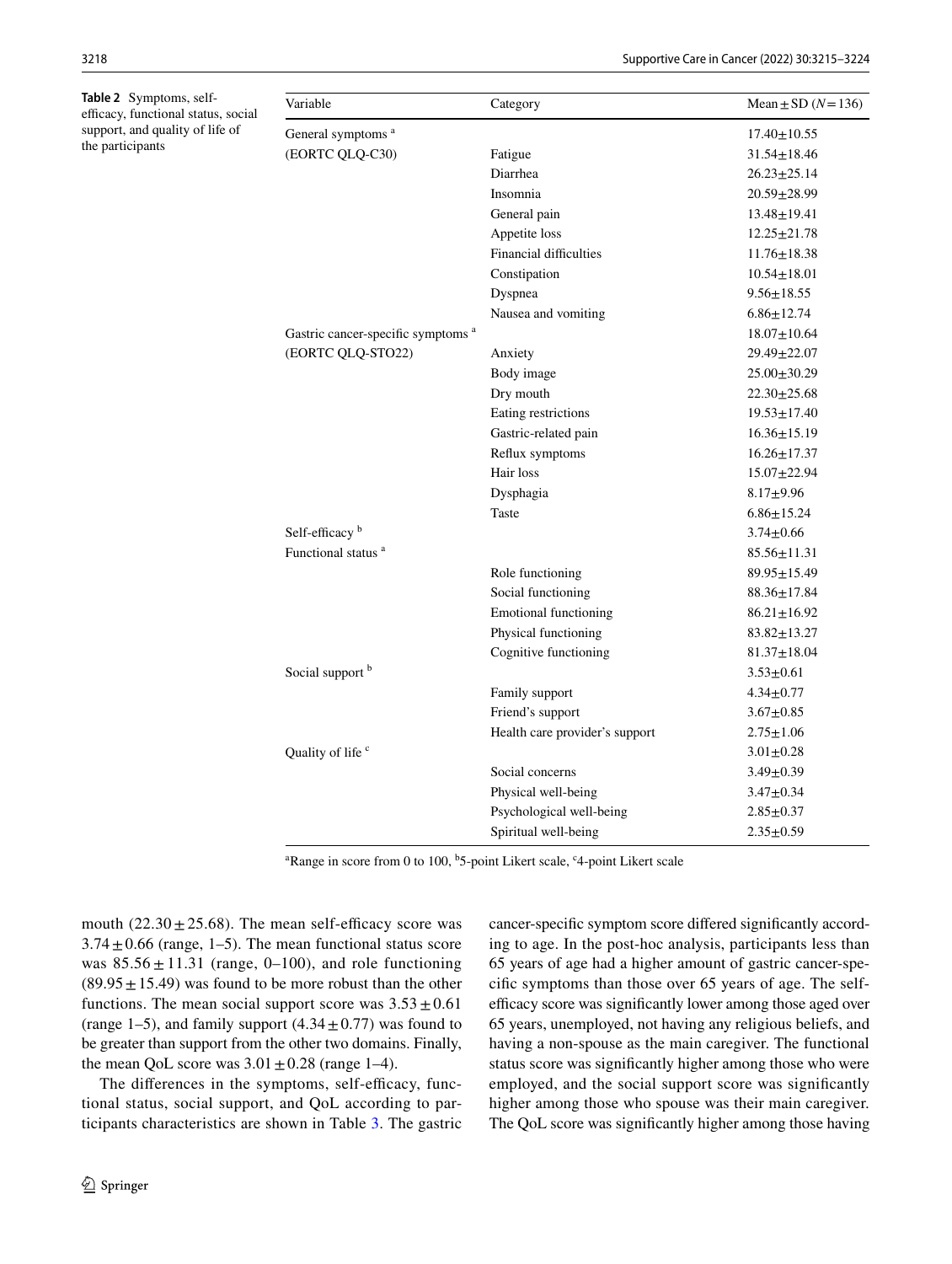<span id="page-4-0"></span>

| Table 3 Symptoms, self-efficacy, functional status, social support, and quality of life according to participant characteristics (N=136) |                   |                 |                                      |                |                 |                      |                   |                 |                 |                |                 |                 |
|------------------------------------------------------------------------------------------------------------------------------------------|-------------------|-----------------|--------------------------------------|----------------|-----------------|----------------------|-------------------|-----------------|-----------------|----------------|-----------------|-----------------|
| Variables                                                                                                                                | General symptoms  |                 | specific symptoms<br>Gastric cancer- |                | Self-efficacy   |                      | Functional status |                 | Social support  |                | Quality of life |                 |
|                                                                                                                                          | $M\pm SD$         | tF(p)           | $M\pm SD$                            | tF(p)          | $M\pm SD$       | $tF(p)$              | $M\pm SD$         | tF(p)           | $M\pm SD$       | tF(p)          | $M\pm SD$       | tF(p)           |
| Sex                                                                                                                                      |                   |                 |                                      |                |                 |                      |                   |                 |                 |                |                 |                 |
| Male                                                                                                                                     | 56.60±36.04       | $-86$           | $17.84 \pm 11.21$                    | $-34$          | $3.82 + 0.61$   | 1.89                 | 85.96±12.81       | $\mathcal{S}$   | $3.50 + 0.60$   | $-0.94$        | $3.01 + 0.25$   | $\overline{0}$  |
| Female                                                                                                                                   | $62.27 \pm 38.62$ | (.39)           | $18.47 + 9.72$                       | (74)           | $3.60 + 0.73$   | (.06)                | 84.88±8.29        | (55)            | $3.60 + 0.63$   | (.35)          | $3.01 + 0.33$   | (96)            |
| Age (yr.)                                                                                                                                |                   |                 |                                      |                |                 |                      |                   |                 |                 |                |                 |                 |
| $<\!\!65$                                                                                                                                | $18.01 \pm 10.00$ | $\overline{9}$  | 19.89±11.20                          | 2.98           | $3.87 + 0.59$   | 3.14                 | 85.86±10.61       | 42              | $3.59 + 0.58$   | 1.41           | $2.98 + 0.30$   | $-1.79$         |
| $\geq 65$                                                                                                                                | $16.29 \pm 11.53$ | (.37)           | 14.74±8.68                           | $(.004)*$      | $3.51 \pm 0.72$ | $(.002)*$            | 85.00±12.58       | (67)            | $3.44 \pm 0.65$ | (.16)          | $3.07 + 0.24$   | (.08)           |
| Marital status                                                                                                                           |                   |                 |                                      |                |                 |                      |                   |                 |                 |                |                 |                 |
| Married                                                                                                                                  | 59.53±36.75       | $-6.1$          | $18.03 \pm 10.82$                    | $\ddot{13}$    | $3.74 \pm 0.68$ | $-0.9$               | $85.57 \pm 11.17$ | $-0.5$          | $3.57 + 0.61$   | $-1.62$        | $3.02 + 0.28$   | $-83$           |
| Unnarried                                                                                                                                | 54.04±38.98       | (.54)           | $18.36 + 9.79$                       | (90)           | $3.73 + 0.49$   | (93)                 | 85.44±12.35       | (96)            | $3.33 + 0.57$   | (11)           | $2.96 + 0.30$   | (41)            |
| Occupational status                                                                                                                      |                   |                 |                                      |                |                 |                      |                   |                 |                 |                |                 |                 |
| Employed                                                                                                                                 | $55.47 + 34.70$   | $1.36$<br>(.18) | $17.62 + 9.93$                       | $\overline{C}$ | $3.93 + 0.51$   | 4.07                 | 87.54±10.89       | $-2.48$         | $3.56 + 0.57$   | (77)           | $3.04 \pm 0.25$ | $-1.34$         |
| Unemployed                                                                                                                               | 64.29±39.99       |                 | $18.93 \pm 11.62$                    | (49)           | $3.45 + 0.75$   | $(-001)$ **          | $82.71 \pm 11.34$ | $(.01)*$        | $3.53 + 0.65$   |                | $2.97 + 0.32$   | (18)            |
| Religious belief                                                                                                                         |                   |                 |                                      |                |                 |                      |                   |                 |                 |                |                 |                 |
| Yes                                                                                                                                      | 58.12±33.23       | 20              | $18.96 \pm 10.98$                    | $-1.02$        | $3.85 + 0.58$   | $-2.18$              | 86.08±9.66        | $-57$           | $3.63 + 0.63$   | $-1.95$        | $3.10 + 0.27$   | $-4.09$         |
| $\tilde{z}$                                                                                                                              | 59.40±41.07       | (.84)           | $17.08 \pm 10.24$                    | (31)           | $3.61 + 0.73$   | $(.03)*$             | 84.97±12.96       | (57)            | $3.43 \pm 0.57$ | (.05)          | $2.91 + 0.26$   | $(-0.001)$ **   |
| Main caregiver                                                                                                                           |                   |                 |                                      |                |                 |                      |                   |                 |                 |                |                 |                 |
| Spouse                                                                                                                                   | $60.05 \pm 36.27$ | $99'$ -         | $18.37 \pm 11.09$                    | $-52$          | $3.87 + 0.60$   | $-3.65$<br>(<.001)** | $86.03 \pm 11.81$ | $-76$           | $3.60 + 0.58$   | $-2.01$        | $3.04 + 0.28$   | $-1.68$         |
| Non-Spouse                                                                                                                               | 55.43±39.03       | (51)            | $17.33 + 9.52$                       | (61)           | $3.43 + 0.70$   |                      | 84.39±10.00       | (45)            | $3.37 + 0.65$   | $(*04)$        | $2.95 + 0.29$   | (09)            |
| Cancer stage (TMN)                                                                                                                       |                   |                 |                                      |                |                 |                      |                   |                 |                 |                |                 |                 |
|                                                                                                                                          | $58.25 \pm 37.44$ | 55.             | $17.49 \pm 10.84$                    | 1.79           | $3.77 + 0.62$   | 57                   | 85.98±11.39       | 37              | $3.57 + 0.59$   | 1.13           | $3.04 + 0.28$   | 3.82            |
| $\blacksquare$                                                                                                                           | 66.14±37.67       | (.58)           | $22.44 + 9.02$                       | (17)           | $3.60 + 0.74$   | (.56)                | 83.58±10.14       | (.69)           | $3.34 \pm 0.62$ | (.33)          | $2.85 + 0.27$   | $(.02)*$        |
| $\Box$                                                                                                                                   | $52.74 \pm 33.65$ |                 | $16.83 \pm 10.41$                    |                | $3.69 + 0.83$   |                      | 84.92±12.55       |                 | $3.50 + 0.72$   |                | $3.00 + 0.26$   | $\frac{1}{6}$   |
| Time since gastrectomy (yr.)                                                                                                             |                   |                 |                                      |                |                 |                      |                   |                 |                 |                |                 |                 |
| 53<4                                                                                                                                     | $17.59 \pm 10.39$ | 52              | $18.05 \pm 11.53$                    | $\mathfrak{H}$ | $3.79 + 0.65$   | 28                   | 85.60±12.06       | 25              | $3.58 + 0.51$   | 1.24           | $2.99 + 0.29$   | $\overline{51}$ |
| $5 - 7 = 7$                                                                                                                              | $16.22 \pm 10.52$ | (.60)           | 17.18±10.66                          | (70)           | $3.70 + 0.61$   | (76)                 | 86.33±9.73        | (78)            | $3.42 \pm 0.63$ | (.29)          | $3.05 + 0.26$   | (0.6)           |
| $\tilde{\le}$                                                                                                                            | 18.53±10.92       |                 | $19.13 + 9.58$                       |                | $3.72 \pm 0.74$ |                      | $84.61 \pm 12.20$ |                 | $3.61 \pm 0.68$ |                | $3.00 + 0.31$   |                 |
| Chemotherapy                                                                                                                             |                   |                 |                                      |                |                 |                      |                   |                 |                 |                |                 |                 |
| Yes                                                                                                                                      | 57.29±36.41       | $\ddot{c}$      | $19.62 \pm 10.45$                    | $-0.92$        | $3.65 + 0.78$   | 76                   | $83.66 \pm 11.27$ | 1.07            | $3.40 \pm 0.66$ | 1.46           | $2.92 + 0.28$   | 2.20            |
| $\mathbf{\hat{z}}$                                                                                                                       | 59.15±37.32       | (.81)           | $17.62 \pm 10.70$                    | (.36)          | $3.77 + 0.62$   | (45)                 | 86.12±11.31       | (29)            | $3.58 + 0.59$   | (15)           | $3.04 + 0.28$   | $(.03)*$        |
| Body mass index (kg/m <sup>2</sup> )                                                                                                     |                   |                 |                                      |                |                 |                      |                   |                 |                 |                |                 |                 |
| 18.5                                                                                                                                     | 20.17±10.25       | $\overline{81}$ | $20.14 + 9.46$                       | 32             | $3.83 + 0.62$   | $\frac{15}{1}$       | 85.19±9.64        | $\overline{17}$ | $3.57 + 0.60$   | $\overline{c}$ | $2.94 \pm 0.39$ | 88.             |
| ≤18.5 < 23                                                                                                                               | $16.82 \pm 10.64$ | (45)            | $17.79 \pm 10.99$                    | (73)           | $3.73 + 0.68$   | (.86)                | $85.82 \pm 11.32$ | (.84)           | $3.54 \pm 0.61$ | (.88)          | $3.01 + 0.26$   | (42)            |
| $\leq$ 23<25                                                                                                                             | $18.86 \pm 10.34$ |                 | 18.04±9.45                           |                | $3.75 + 0.58$   |                      | $83.97 \pm 13.40$ |                 | $3.46 + 0.65$   |                | $3.08 + 0.29$   |                 |
| $p < 0.05$ , ** $p < 0.001$                                                                                                              |                   |                 |                                      |                |                 |                      |                   |                 |                 |                |                 |                 |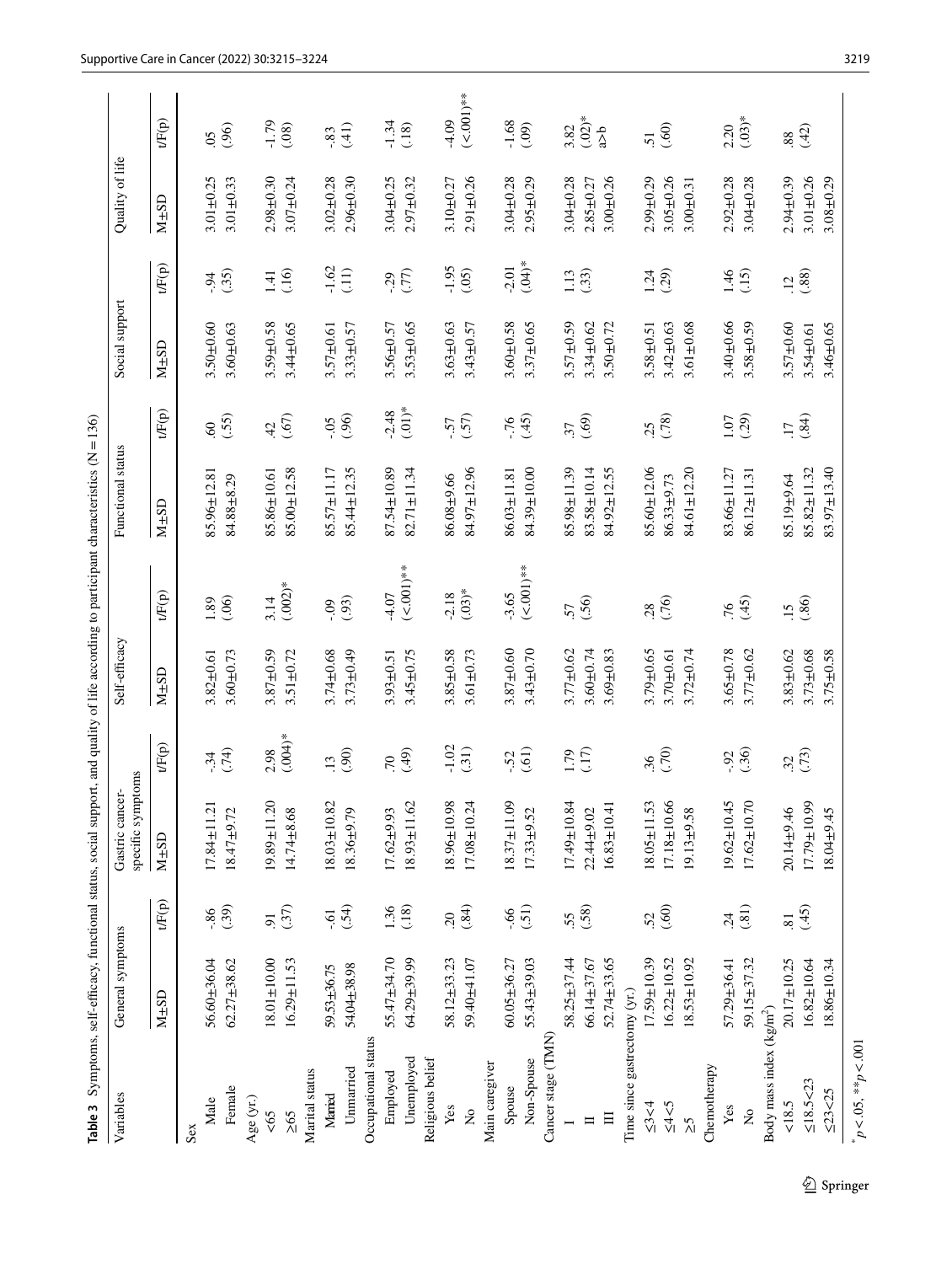<span id="page-5-0"></span>

|  | Table 4 Correlations among symptoms, self-efficacy, functional status, social support, and quality of life $(N=136)$ |  |  |  |  |  |
|--|----------------------------------------------------------------------------------------------------------------------|--|--|--|--|--|
|--|----------------------------------------------------------------------------------------------------------------------|--|--|--|--|--|

| Variables                             | Symptoms            |                                      | Self-efficacy       | Functional status   | Social support    | Quality of life |
|---------------------------------------|---------------------|--------------------------------------|---------------------|---------------------|-------------------|-----------------|
|                                       | General symptoms    | Gastric cancer-<br>specific symptoms |                     |                     |                   |                 |
|                                       | r(p)                |                                      |                     |                     |                   |                 |
| Symptom                               |                     |                                      |                     |                     |                   |                 |
| General symptoms                      |                     |                                      |                     |                     |                   |                 |
| Gastric cancer-spe-<br>cific symptoms | $.60**$<br>(<.001)  | $\mathbf{1}$                         |                     |                     |                   |                 |
| Self-efficacy                         | $-.17*$<br>(.04)    | $-.08$<br>(.35)                      | 1                   |                     |                   |                 |
| <b>Functional status</b>              | $-58**$<br>(<.001)  | $-54**$<br>(<.001)                   | $.23*$<br>(.01)     |                     |                   |                 |
| Social support                        | $-.16$<br>(.06)     | $-.06$<br>(.46)                      | $.17*$<br>(.04)     | $.29**$<br>(<.001)  | 1                 |                 |
| Quality of life                       | $-.39**$<br>(<.001) | $-.51**$<br>(<.001)                  | $.35**$<br>(< .001) | $.53**$<br>(< .001) | $.26**$<br>(.001) |                 |

\* *p*<.05, \*\**p*<.001

#### <span id="page-5-1"></span>**Table 5** Factors afecting quality of life by multiple regression analysis (*N*=136)

| Variables                                                  | Categories             | B       | SE   | β       | t        | $\boldsymbol{p}$ |
|------------------------------------------------------------|------------------------|---------|------|---------|----------|------------------|
| (Constant)                                                 |                        | 2.136   | .224 |         | 9.517    | $-.001$          |
| Gastric cancer-specific symptoms                           |                        | $-.010$ | .002 | $-.397$ | $-4.768$ | $-.001$          |
| Religious belief                                           | Yes (ref: No)          | .168    | .036 | .299    | 4.611    | $-.001$          |
| <b>Functional status</b>                                   |                        | .006    | .002 | .251    | 3.005    | .003             |
| Self-efficacy                                              |                        | .081    | .028 | .191    | 2.936    | .004             |
| Social support                                             |                        | .035    | .031 | .076    | 1.148    | .253             |
| Exposure to chemotherapy                                   | Yes $(\text{ref: No})$ | $-.044$ | .073 | $-.065$ | $-595$   | .553             |
| General symptoms                                           |                        | .001    | .002 | .042    | .500     | .618             |
| Cancer stage                                               |                        | .002    | .046 | .005    | .043     | .966             |
| $R^2$ = .514, Adj. $R^2$ = .483, $F = 16.792$ , $p < .001$ |                        |         |      |         |          |                  |

*B* unstandardized beta; *SE* standard error; Adj. *R*<sup>2</sup> adjusted *R*<sup>2</sup>

religious beliefs, diagnosed at the frst stage of cancer, and not having received chemotherapy.

The correlations among the symptoms, self-efficacy, functional status, social support, and QoL are shown in Table [4.](#page-5-0) The QoL was signifcantly positively correlated with self-efficacy  $(r=0.35, p<0.001)$ , functional status  $(r=0.53, p<0.001)$ , and social support  $(r=0.26, p<0.001)$ . In contrast, the QoL was signifcantly negatively correlated with general symptoms  $(r = -0.39, p < 0.001)$  and gastric cancer-specific symptoms  $(r = -0.51, p < 0.001)$ .

To identify factors affecting the participants' QoL, religious belief, cancer stage, exposure to chemotherapy, among the sociodemographic and disease-related characteristics, and the general symptoms, gastric cancer-specifc symptoms, self-efficacy, functional status, and social support, which showed a signifcant correlation with QoL, were entered to perform a multiple regression analysis. Of these, the categorical variables, i.e., religious belief and exposure

to chemotherapy, were treated as dummy variables; we included a group without religious beliefs and a group that was not exposed to chemotherapy.

When the Durbin-Watson correlation coefficient was checked to verify the basic assumptions of the regression analysis on the QoL, there was no autocorrelation with the coefficient 1.85. When the tolerance limit and the variance infation factor for the multicollinearity test were measured, the tolerance limit was  $0.32 \times 0.91$ , which was higher than 0.1, and the dispersion expansion factor was  $1.10 - 3.13$ , which was less than 10, confirming that there was no problem in terms of multicollinearity.

Through a multiple regression analysis, it was determined that the model was significant  $(F=16.79, p = 0.001)$  and showed 48.3% of variance. The variable of gastric cancerspecific symptoms ( $\beta$ = −0.397, *p* <0.001) was the strongest predictor, followed by religious belief  $(\beta = 0.299, p < 0.001)$ , functional status ( $\beta$ =0.251,  $p$  =0.003), and self-efficacy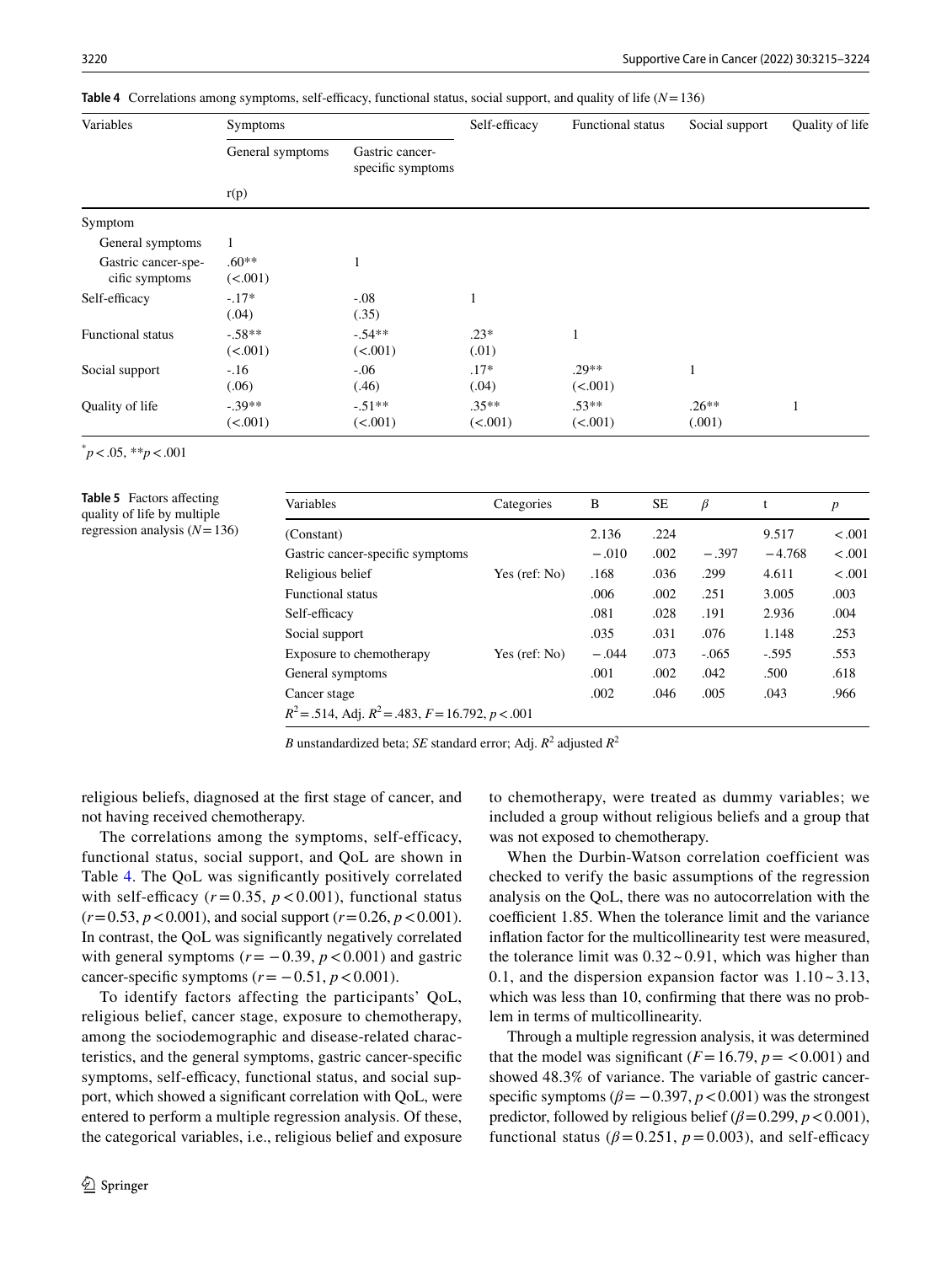$(\beta = 0.191, p = 0.004)$ . These had an effect on the QoL, in the order listed (Table [5](#page-5-1)).

## **Discussion**

Of the general symptoms of gastric cancer, the most common symptoms among survivors who participated in this study were fatigue, diarrhea, and sleep disorder. Of the specifc symptoms of gastric cancer, the most common symptoms were anxiety, physical changes, and dryness of mouth. This result is consistent with previous studies [\[16](#page-8-12), [29](#page-8-24)]. Gastric cancer survivors continue to experience main symptoms; however, the degree of symptoms experienced by survivors differs based on the time elapsed since gastrectomy [[19](#page-8-14)]. Many studies have revealed that one of the most common symptoms experienced by cancer survivors, regardless of the type of cancer, is fatigue [\[11](#page-8-9), [30–](#page-8-25)[32\]](#page-9-0). Fatigue is a sense of severe physical and emotional exhaustion. In this study, the fatigue score was  $31.54 \pm 18.46$ , which exceeds the cut-off score 30 suggested by clinical guideline [\[33](#page-9-1)]. This is similar to the score of gastric cancer survivors 1 year after gastrectomy  $(28.1 \pm 17.9)$  [[19\]](#page-8-14) and that of gastric cancer survivors who have aged more than 5 years  $(24.4 \pm 19.8)$  [[34](#page-9-2)]. The degree of symptoms gradually decreases over time; however, fatigue is the highest level among the symptoms they experience and persists. Fatigue impedes cancer survivors from taking on roles and activities to an extent that greatly afects their daily activities and lowers their QoL. Therefore, providing appropriate intervention to address the problem of cancer survivors' fatigue is crucial [[31\]](#page-9-3). Additionally, cancer survivors continuously experience psychological symptoms such as anxiety, along with physical problems, due to the changes in their lives [[35](#page-9-4)]. After treatment, it is important to manage gastric cancer survivors' symptoms to enable their adaptation to their new life and improve their QoL. In this regard, intervention programs such as complex exercise therapy and health education therapy, which have produced successful results with survivors of other types of cancer, may be effective  $[12, 36]$  $[12, 36]$  $[12, 36]$  $[12, 36]$  $[12, 36]$ .

The self-efficacy of gastric cancer survivors in this study was higher than the efficacy levels reported in previous studies conducted on gastric cancer patients and breast cancer patients who underwent chemotherapy and radiotherapy, respectively. [\[37,](#page-9-6) [38](#page-9-7)]. The participants in this study experienced either extended or permanent survivorship after passing through phases of acute survivorship during their cancer treatment; thus, they had a high possibility of not being afflicted with cancer post-treatment. The high level of self-efficacy of these survivors may also have been a result of the trust and self-confdence they developed through the experience of the disease and its treatment [[39](#page-9-8)]. When cancer survivors enter extended survivorship after passing

acute survivorship, they want to return to the personal and social roles they were performing before by managing the symptoms caused by the side effects of the treatment [\[40](#page-9-9)]. If their self-efficacy is high during this phase, they are able to adapt to changes in diverse aspects of their lives, and gain control over their lives [\[39](#page-9-8), [40\]](#page-9-9). Therefore, to improve gastric cancer survivors' adaptation to changes and their QoL, interventions to maintain and promote self-efficacy become necessary. Hence, intervention programs such as voluntary service activity, cognitive behavior treatment, and meditation may be effective  $[41, 42]$  $[41, 42]$  $[41, 42]$  $[41, 42]$ .

The functional status of gastric cancer survivors who participated in this study was as high as the levels reported in previous studies on long-term gastric cancer survivors [[30,](#page-8-25) [34](#page-9-2)]. Among the subcategories of functional status, cognitive function had the lowest and role function had the highest score; this result was consistent with that of previous studies [[30,](#page-8-25) [34](#page-9-2)]. A study found that chemotherapy provided to gastric cancer patients afected their cognitive function [\[43](#page-9-12)]. However, in the current study, 77.2% of the survivors did not undergo chemotherapy. Cognitive function could have been the lowest among all functions due to other causes such as the conventional aging process rather than the cancer treatment [\[44\]](#page-9-13). Although role function was found to be at the highest level among all the subcategories of functional status, 41.0% of survivors took a leave of absence or quit their jobs. Cancer survivors' return to their jobs and household labor after the end of treatment is important to them and their families [[7\]](#page-8-5). Difficulty in returning to the role function they had before their cancer diagnosis negatively afects their QoL [[45\]](#page-9-14). Therefore, providing interventions that focus on their return to the society is important. Providing interventions before their functional status is lowered makes it easier for them to return to society. In terms of intervention plans, education about cancer symptoms and symptom management methods is necessary to reduce the adverse after-efects of cancer treatment and increase the survivors' possibility of engaging in social activities. To ensure that gastric cancer survivors receive timely information on job return and the occupational rehabilitation program, they must be ofered consultations on occupational rehabilitation or be connected with a team of occupational rehabilitation professionals [[46](#page-9-15)].

The level of social support available to gastric cancer survivors in this study as well as the extent of support ofered from various domains—with family ranking frst, followed by friend and medical staf—was similar to results on social support in a previous study on breast cancer survivors [\[47](#page-9-16)]. Family ranked frst on the most amount of support received by survivors because spouses accounted for 71.3% of the caregivers. Gastric cancer survivors in this study received the lowest amount of social support from the medical staff. Cancer survivors continue to experience physical and psychological symptoms after the end of cancer treatment [[14\]](#page-8-10);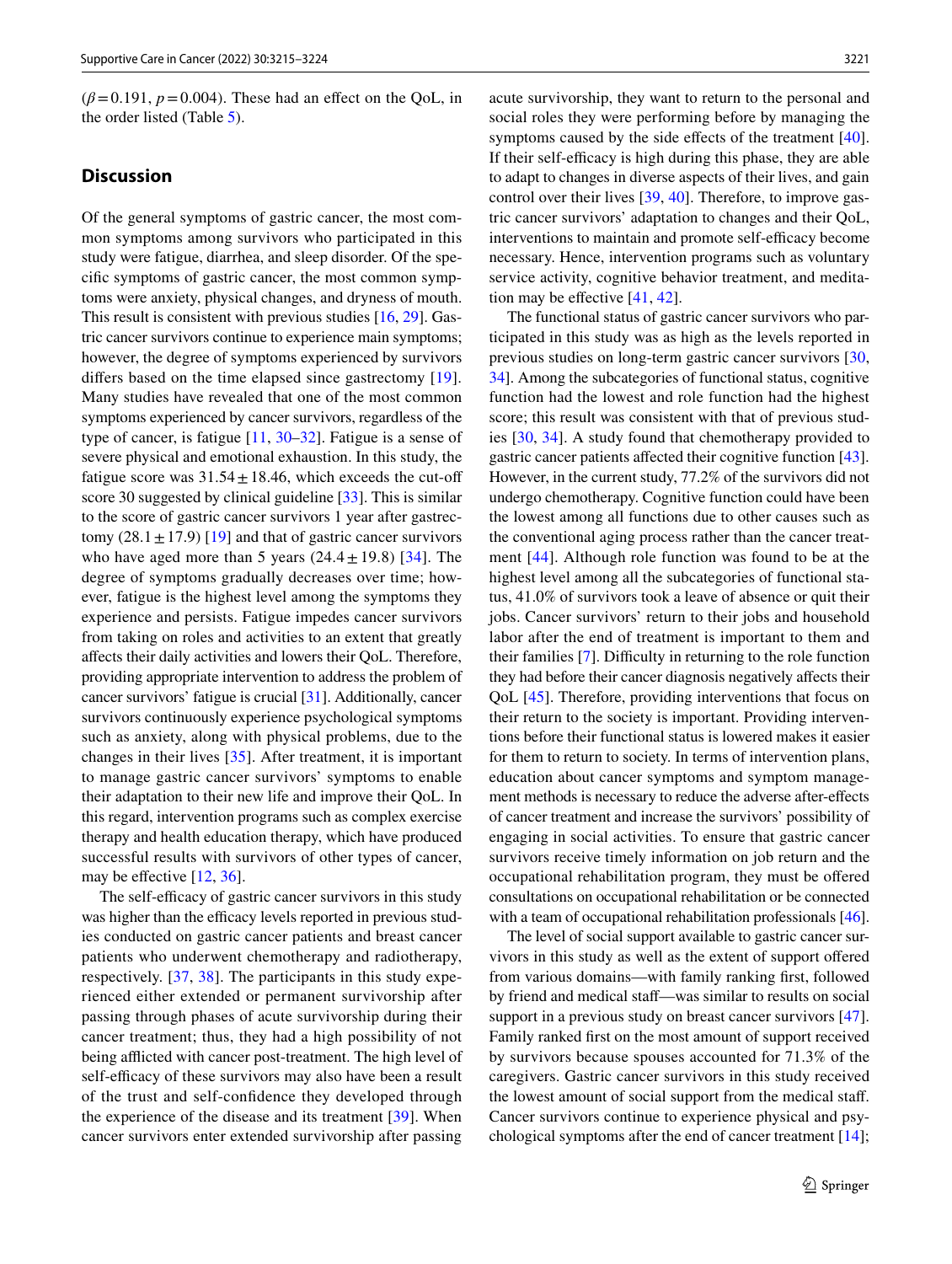hence, receiving support from one's surroundings as well as receiving the appropriate resources, information. and emotional support from someone who is going through cancer journey with them is necessary. Therefore, even after the end of cancer treatment, the development of an intervention program that can provide support and information from medical staff through periodic evaluation should be considered.

The QoL of the participants in this study was higher than the QoL reported in previous studies on thyroid cancer survivors, colon cancer survivors, and lymphoma survivors [[28,](#page-8-23) [48](#page-9-17)]. Gastric cancer survivors are likely to have a relatively higher QoL than survivors of other cancer types because of the regular medical checkups implemented in South Korea. These checkups have allowed for the detection of cancer in its initial stages, and its consequent treatment, in over 50% cases of gastric cancer [[49\]](#page-9-18). However to maintain this higher QoL, efective intervention may be needed.

A study reported that cancer survivors' participation in spiritual activities and their spiritual well-being positively afected their adaptation to life and QoL after cancer diagnosis [[50\]](#page-9-19). In this study, participants who reported following a religion had a signifcantly higher QoL than those who did not. However, it was hard to analyze whether a religion was related to one's participation in spiritual activities and thereby improved spiritual well-being. Therefore, it will be necessary to undertake further research to explore these relationships.

With regard to the disease characteristics of gastric cancer survivors, those whose cancer was in the frst stage, and those who did not undergo chemotherapy had a signifcantly higher QoL. According to a previous study, gastric cancer survivors who did not undergo chemotherapy had a higher QoL [\[16](#page-8-12)]. On the contrary, some studies have reported that exposure to chemotherapy did not afect gastric cancer survivors' QoL [[51\]](#page-9-20). The current study's overall results on QoL may have been afected by the fact that 76.5% of the participants were diagnosed at the frst stage of cancer. Therefore, for accurate comparison, it will be necessary to conduct repeated research that includes cancer survivors diagnosed at later stage of cancer and those who received chemotherapy.

In this study, following a religion was found to afect the QoL of gastric cancer survivors positively. Moreover, specific symptoms of gastric cancer, self-efficacy, and functional status afected their QoL. However, social support did not afect gastric cancer survivors' QoL. The reason for the result could be that the 76.5% of participants were diagnosed at the frst stage of cancer and 77.2% did not receive chemotherapy. This meant that participants were able to care for themselves and were less dependent on others for help or support. Moreover, given that 71.3% of participants had spouses as caregivers, and that the level of family support was highest among all the subcategories of social support, it would be helpful to analyze aspects of social support

available to gastric cancer survivors using tool measuring matrimonial interdependence. Furthermore, cancer survivors may not be able to ask for help or support from their surroundings because they also experience fear of stigma or shame around them [[52\]](#page-9-21), which will require further study.

This study has some limitations. It employed convenience sampling, wherein a small number of long-term gastric cancer survivors were recruited from just one tertiary hospital Seoul, South Korea. Thus, the results of the study may not be generalizable to all gastric cancer survivors. Additionally, since the study was cross-sectional, it could not appropriately analyze the causal relationships between variables; these relationships must be analyzed carefully in future study.

Nevertheless, this study was novel in its inclusion of participants who were gastric cancer survivors demonstrating a high occurrence rate and high survival rate among most cancer survivors. This study contributes to the existing literature by analyzing the factors that afect gastric cancer survivors' QoL in diverse ways.

# **Conclusions**

Our results indicate that gastric cancer-specifc symptoms, religious belief, functional status, and self-efficacy are signifcant factors afecting the QoL of gastric cancer survivors. These factors should be considered in the development of interventions to improve the QoL in gastric cancer survivors.

**Author contribution** Jahyun Choi (JC), Sanghee Kim (SK), Mona Choi (MC), and Woo Jin Hyung (WJH) contributed to this study as following.

JC and SK designed this research and wrote the proposal and the draft of IRB approval form. JC collected date and coded it. JC, SK, MC, and WJH did analyzed the data. JC wrote the frst draft of manuscript. All authors reviewed and corrected it. JC and SK wrote the revised version of draft. Final version of and revised version of this draft was reviewed and approved by all authors.

**Data availability** Authors confrmed that some access restrictions apply to the data underlying the fndings. This study used self-administered questionnaire and disease-related characteristics were collected from the hospital electronic medical record. Therefore, the data from this study could not be shared publicly due to confdentiality issues. If any inquiry, please contact the corresponding author (sangheekim@yuhs. ac).

**Code availability** Not applicable.

#### **Declarations**

**Ethics approval** This study was approved by the institutional review board (IRB no.4–2017-0651) of Severance Hospital in Seoul, South Korea.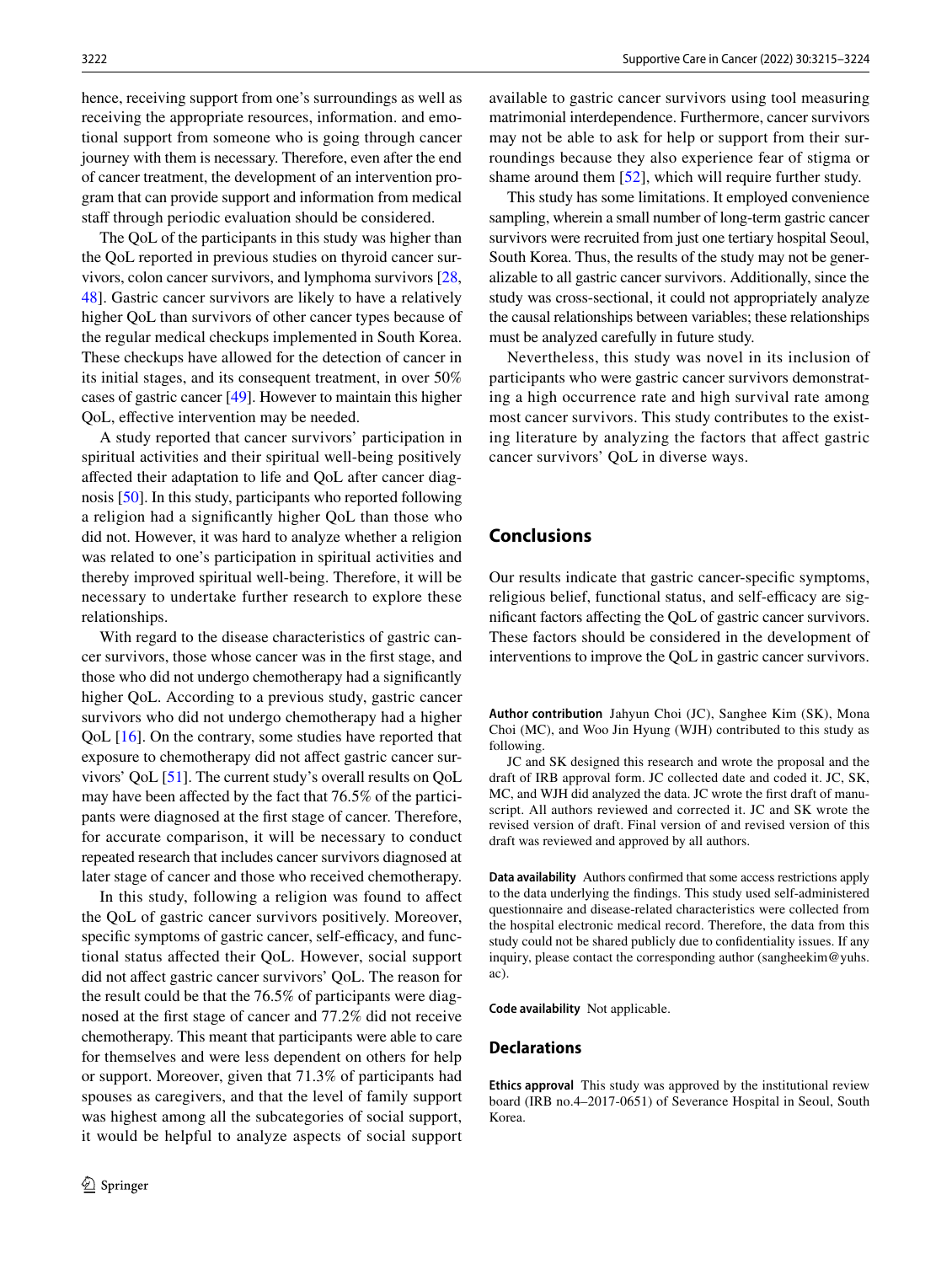**Consent to participate** Informed consent was obtained from all individual participants included in the study.

**Consent for publication** Patients signed informed consent regarding publishing their anonymous data for scientifc purpose.

**Conflict of interest/Competing interests** The authors declare no competing interests.

**Open Access** This article is licensed under a Creative Commons Attribution 4.0 International License, which permits use, sharing, adaptation, distribution and reproduction in any medium or format, as long as you give appropriate credit to the original author(s) and the source, provide a link to the Creative Commons licence, and indicate if changes were made. The images or other third party material in this article are included in the article's Creative Commons licence, unless indicated otherwise in a credit line to the material. If material is not included in the article's Creative Commons licence and your intended use is not permitted by statutory regulation or exceeds the permitted use, you will need to obtain permission directly from the copyright holder. To view a copy of this licence, visit <http://creativecommons.org/licenses/by/4.0/>.

# **References**

- <span id="page-8-0"></span>1. The Global Cancer Observatory. Stomach cancer. [http://gco.](http://gco.iarc.fr/today/data/factsheets/cancers/7-Stomach-fact-sheet.pdf) [iarc.fr/today/data/factsheets/cancers/7-Stomach-fact-sheet.pdf](http://gco.iarc.fr/today/data/factsheets/cancers/7-Stomach-fact-sheet.pdf). Accessed 10 Jul 2020.
- <span id="page-8-1"></span>2. National Cancer Information Center. Status of cancer prevalence. [https://www.cancer.go.kr/lay1/S1T654C655/contents.do.](https://www.cancer.go.kr/lay1/S1T654C655/contents.do) Accessed 20 Jun 2020.
- <span id="page-8-2"></span>3. Song MLH, Kang D (2015) Epidemiology and screening of gastric cancer in Korea. J Korean Med Assoc 58:183–190
- <span id="page-8-3"></span>4. National Cancer Information Center. 5 year cancer survival rate. <https://www.cancer.go.kr/lay1/S1T648C650/contents.do>. Accessed 20 Jun 2020.
- <span id="page-8-4"></span>5. Carrillo GM, Santamaría NP (2019) Life after a gastrectomy: experience of patients with gastric cancer. Enferm Clin 29:27–33
- 6. Brinkman TM, Recklitis CJ, Michel G, Grootenhuis MA, Klosky JL (2018) Psychological symptoms, social outcomes, socioeconomic attainment, and health behaviors among survivors of childhood cancer: current state of the literature. J Clin Oncol 36:2190
- <span id="page-8-5"></span>7. Yamauchi H, Nakagawa C, Fukuda T (2017) Social impacts of the work loss in cancer survivors. Breast Cancer 24:694–701
- <span id="page-8-6"></span>8. Lim CHKS, Kim WC, Kim JS, Cho YK, Park JM (2012) Anemia after gastrectomy for early gastric cancer: long-term follow-up observational study. World J Gastroenterol 18:6114–6119
- <span id="page-8-7"></span>9. Cable CTCC, Showalter T, Ahluwalia R, Song J, Whitfeld P (2011) Prevalence of anemia after Roux-en-Y gastric bypass surgery: what is the right number? Surg Obes Relat Dis 7:134–139
- <span id="page-8-8"></span>10. Naus MJ, Ishler MD, Parrott CE, Kovacs SA (2009) Cancer survivor adaptation model: conceptualizing cancer as a chronic illness. J Clin Psychol 65:1350–1359
- <span id="page-8-9"></span>11. Pope Z, Lee JE, Zeng N, Lee HY, Gao Z (2019) Feasibility of smartphone application and social media intervention on breast cancer survivors' health outcomes. Transl Behav Med 9:11–22
- <span id="page-8-26"></span>12. Dangi AA, Aurangabadkar SK, Deo MV (2018) Efect of a structured yoga program on fatigue, depression, cardiorespiratory ftness, and quality of life in a postmenopausal breast cancer survivor. Int J Yoga 11:255
- 13. Brinkman TM, Li C, Vannatta K, Marchak JG, Lai JS, Prasad PK et al (2016) Behavioral, social, and emotional symptom comorbidities and profles in adolescent survivors of childhood cancer:

a report from the childhood cancer survivor study. J Clin Oncol 34:3417

- <span id="page-8-10"></span>14. Cheng H, Sit JW, Chan CW, So WK, Choi KC, Cheng KK (2013) Social support and quality of life among Chinese breast cancer survivors: fndings from a mixed methods study. Euro J Oncol Nurs 17:788–796
- <span id="page-8-11"></span>15. Kwon OK, Yu B, Park KB, Park JY, Lee SS, Chung HY (2020) Advantages of distal subtotal gastrectomy over total gastrectomy in the quality of life of long-term gastric cancer survivors. J Gastric Cancer 20:176
- <span id="page-8-12"></span>16. Lee SS, Chung HY, Kwon OK, Yu W (2016) Long-term quality of life after distal subtotal and total gastrectomy: symptom-and behavior-oriented consequences. Ann Surg 263:738–744
- <span id="page-8-13"></span>17. Tanaka C, Kanda M, Murotani K, Yoshikawa T, Cho H, Ito Y et al (2019) Long-term quality of life and nutrition status of the aboral pouch reconstruction after total gastrectomy for gastric cancer: a prospective multicenter observational study (CCOG1505). Gastric Cancer 22:607–616
- 18. Lee SS, Yu W, Chung HY, Kwon OK, Lee WK (2017) Using quality of life scales with nutritional relevance after gastrectomy: a challenge for providing personalized treatment. J Gastric Cancer 17:342–353
- <span id="page-8-14"></span>19. Kim AR, Cho J, Hsu YJ, Choi MG, Noh JH, Sohn TS et al (2012) Changes of quality of life in gastric cancer patients after curative resection: a longitudinal cohort study in Korea. Ann Surg 256:1008–1013
- <span id="page-8-15"></span>20. Rottenberg Y, Jacobs JM, Ratzon NZ, Grinshpun A, Cohen M, Uziely B et al (2017) Unemployment risk 2 years and 4 years following gastric cancer diagnosis: a population-based study. J Cancer Surviv 11:119–125
- <span id="page-8-16"></span>21. Aaronson NK, Ahmedzai S, Bergman B, Bullinger M, Cull A, Duez NJ et al (1993) The European organization for research and treatment of cancer QLQ-C30: a quality-of-life instrument for use in international clinical trials in oncology. J Natl Cancer Inst 85:365–376
- <span id="page-8-17"></span>22. Vickery CW, Blazeby JM, Conroy T, Arraras J, Sezer O, Koller M et al (2001) Development of an EORTC disease-specifc quality of life module for use in patients with gastric cancer. Euro J Cancer 37:966–971
- <span id="page-8-18"></span>23. Fayers PM, Aaronson NK, Bjordal K, Groenvold M, Curran D, Bottomley A (2001) The EORTC QLQ-C30 scoring manual, 3rd edn. European Organisation for Research and Treatment of Cancer, Brussels
- <span id="page-8-19"></span>24. Sherer M, Maddux JE, Mercandante B, Prenticc DS, Jacobs B, Rogers RW (1982) The self-efficacy scale: construction and validation. Psychol Rep 51:663–671
- <span id="page-8-20"></span>25. Oh PJ, Lee EO, Tae YS, Um DC (1997) Efects of a program to promoto self-efficacy and hope on the self-care behaviors and the quality of life in patinets with leukemia. J Korean Acad Nurs 27:627–638
- <span id="page-8-21"></span>26. Zimet GD, Dahlem NW, Zimet SG, Farley GK (1988) The multidimensional scale of perceived social support. J Pers Assess 52:30–41
- <span id="page-8-22"></span>27. Shin JS, Lee YB (1999) A study on the infuence of social support on the psychosocial wellbeing of the unemployed. J Korean Soc Welf 35:241–269
- <span id="page-8-23"></span>28. Cho J, Kang D, Kim IR, Kim WS, Ferrell B, Kim SJ (2017) Validation of the Korean version of the quality of life-cancer survivors (QOL-CS-K) questionnaire in lymphoma survivors. Cancer Res Treat 50:204–211
- <span id="page-8-24"></span>29. Yu W, Park KB, Chung HY, Kwon OK, Lee SS (2016) Chronological changes of quality of life in long-term survivors after gastrectomy for gastric cancer. Cancer Res Treat 48(3):1030
- <span id="page-8-25"></span>30. Park KB, Lee SS, Kwon OK, Chung HY, Yu W (2017) Chronological changes in quality of life after distal gastrectomy for gastric cancer. J Gastric Cancer 17:110–119